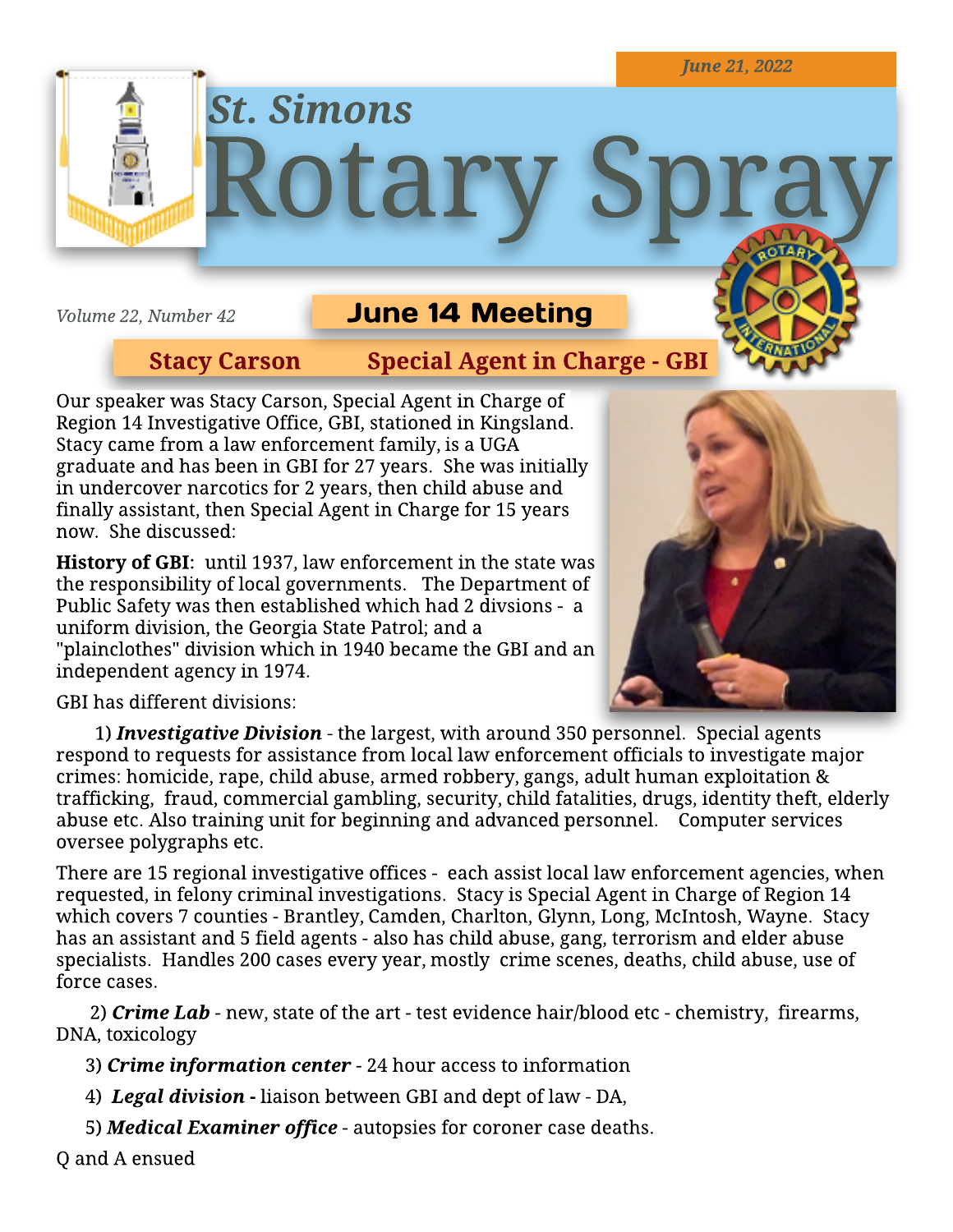### june 21 Meeting

### Steve Waters - Athletic Director - Glynn County Schools



Coach Steve Waters is the Athletic Director for the Glynn County School System. Coach Waters is a native of the Golden Isles and a 1991 graduate of Glynn Academy. Waters returned to Glynn County in 2002 and ser ved as a teacher, coach, department head, Assistant Principal, and Athletic Coordinator at Glynn Academy.

In 2003, Waters led the Lady Terror Golf team to six Region and seven State Championships. He helped lead both the boys and girls golf teams to Class 4-A State Championships. He has been named GACA Region and State Golf Coach of the Year eight times by the Georgia High School Coaches Association.

In 2012, Waters was named the Athletic Director for the Glynn County School System. As Athletic Director, Waters oversees the day to day operations of 118 athletic programs and over 2,000 student athletes in the Glynn County School System. Waters was named the 2014/2015 Region 3 Athletic Director of

the Year by his fellow athletic directors. In 2016, he was named the Region and State AAAAA Athletic Director of the Year by the Georgia Athletic Directors Association. Waters became the Region 2 Class 6-A President in 2018. Coach Waters was voted as Region Athletic Director of the Year once again in 2019 and most recently in 2021. Recently, in August of 2020, Waters was voted to serve on the Executive Board of the Georgia High School Association.

Waters earned his degree in Secondary Education and History from Mercer University in 1995 and his Master's degrees from the University of West Georgia in 2000 and Georgia Southern University in 2012. Waters is married to the former Stacie Parrish. Coach Waters and Stacie have three kids, Katie (23), Mary Claire (16), and the late Bennett Waters, who passed away in March of 2020.



Spaghetti and meatballs with garlic bread. Big salad with Buffalo mozzarella, tomatoes and fresh basil. Chef's choice dessert.

**The meeting on June 21 will be HYBRID - at the Best Wester n and by Zoom**

**Zoom 12:45 PM for 1:00 PM meeting Join Zoom Meeting**

<https://zoom.us/j/981201782?pwd=cmZzRjFqRi9HVDYzQjczRDRnSnBqQT09>



Meeting ID: 981 201 782 Password: 345472 One tap mobile: +1 929 436 2866,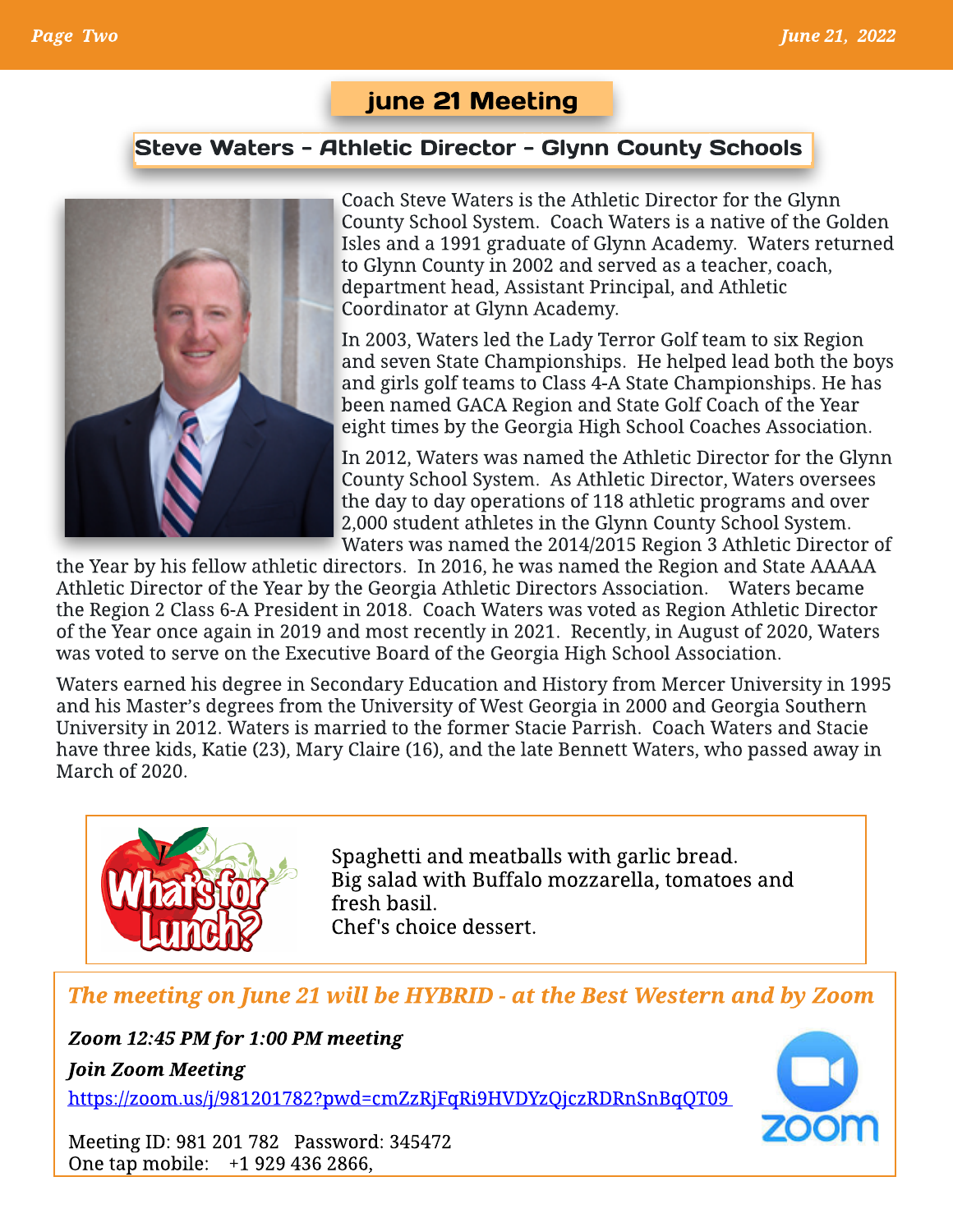# **MEMBER NEWS**



# **ROTABUCKS JUNE 14TH** \$24 And the winner was... Erik Kaufmann but no Joker!



# SAVE THE DATE! **PASS THE GAVEL PARTY** June 27th 5:00 - 7:00 pm **Demere Grill**

**Upcoming Meetings** 

**JUNE 28** 

**JULY 5** 

**Emily Ellison** 

**NO MEETING** 

**St. Simons Land Trust** 



July 4th is coming. Do you need a new flag?? Buy from SSI Rotary. High qualilty, nylon, Made in USA! Basic 3' X 5' only \$55.

Kit including pole and mount: \$125

https://ssirotary.org/\_flag-purchase/or call Mike Murphy 912.269.5655